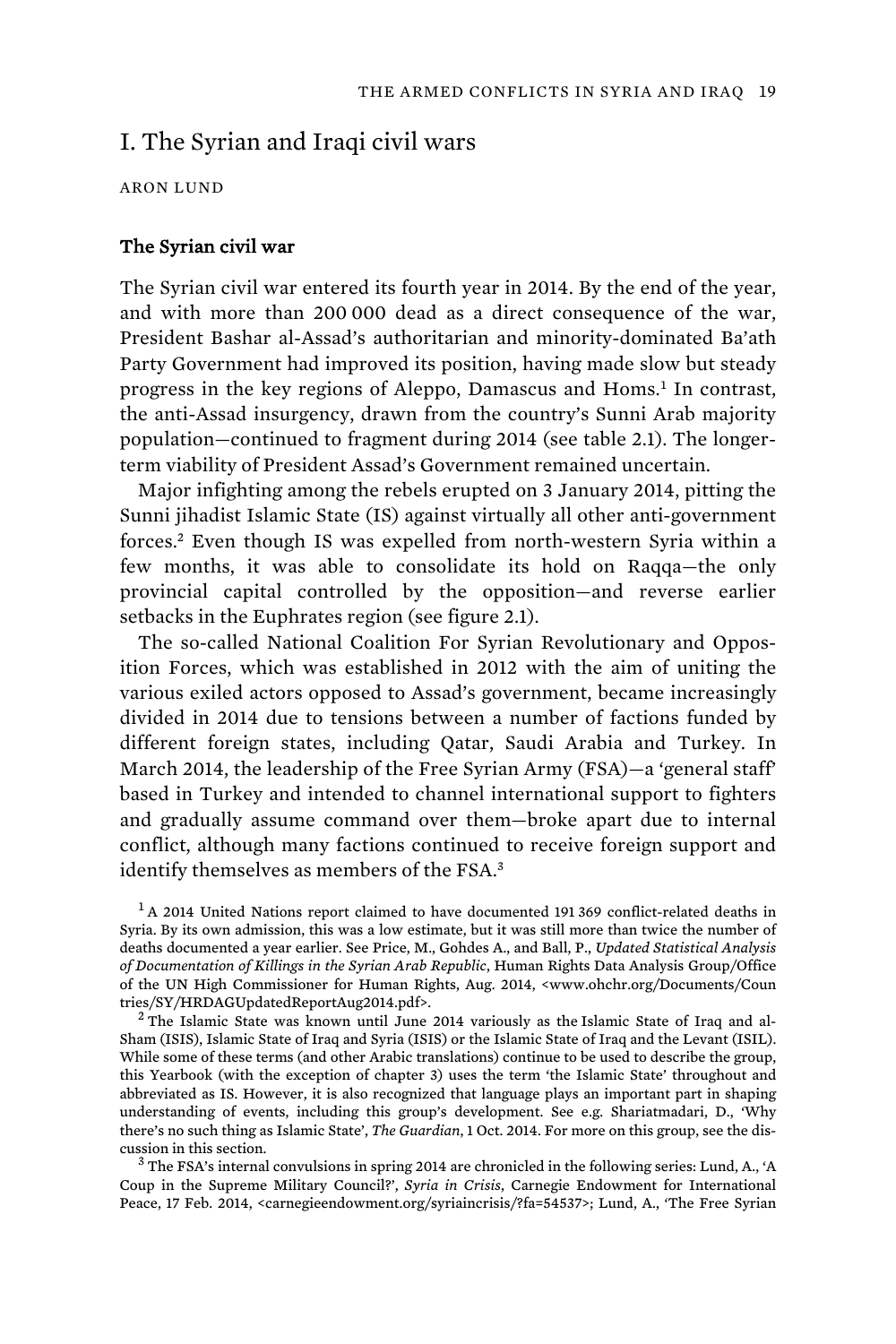| Iraq<br>Ethnic groups  | Arab 75-80%; Kurds 15-20%, Turcoman, Assyrian or other 5%                                                                                                                                         |
|------------------------|---------------------------------------------------------------------------------------------------------------------------------------------------------------------------------------------------|
| Religions              | Muslim 99% (includes Shia 60–65% and Sunni 32–37%); Christian 0.8%,<br>Hindu < 0.1, Buddhist < 0.1, Jewish < 0.1, unaffiliated < 0.1, other < 0.1                                                 |
| Syria<br>Ethnic groups | Arab 90.3%; Kurds, Armenians and others 9.7%                                                                                                                                                      |
| Religions              | Muslim 87% (includes Sunni 74%, and Alawi, Ismaili and Twelver Shia 13%);<br>Christian 10% (includes Orthodox, Uniate, and Nestorian); Druze 3%;<br>Jewish (few remaining in Aleppo and Damascus) |

| Table 2.1. Ethnic and religious demographics in Iraq and Syria |  |  |  |  |
|----------------------------------------------------------------|--|--|--|--|
|----------------------------------------------------------------|--|--|--|--|

*Note*: Recent reporting and other sources indicate that the overall Christian population in Syria may have dropped by as much as 50%, after decades of low minority birth rates and emigration.

*Sources*: Index Mundi Iraq Demographics Profile 2014 <http://www.indexmundi.com/Iraq/ demographics\_profile.html>; and Index Mundi Syria Demographics Profile 2014 <http:// www.indexmundi.com/syria/demographics\_profile.html>.

However, the rebel factions inside Syria continued to receive support from, among others, Saudi Arabia, Qatar, Turkey, the United Arab Emirates (UAE), the United States and France, as well as from private fundraising networks and Islamic charities. Some of the resources provided by governments were pooled through military operation centres set up in Jordan and Turkey, while other funding was supplied directly to favoured groups. Nonetheless, the opposition complained that this foreign support was too limited to change the balance of power in what had now become a twofront battle against both Assad's government and IS. In particular, opposition factions repeatedly called for the provision of portable anti-aircraft missiles to counter Assad's air superiority. However, throughout the conflict, the US administration in particular has opposed the supply of such missiles because of the fear that they might fall into the hands of extremist anti-US factions.

Despite persisting rivalries, the rebels on the ground fighting IS and government forces continued to coalesce into larger alliances—often at the urging of their foreign funders. Although the action against IS took a major toll on factions in the north, weakening many FSA-aligned and mainstream Islamist rebel groups, it also obliged some of the hardline religious groups to distance themselves more clearly from the jihadi extremists in order to secure foreign support.

Armies: Institutional Split', *Syria in Crisis*, Carnegie Endowment for International Peace, 25 Mar 2014, <carnegieendowment.org/syriaincrisis/?fa=55085>; Lund, A., 'The Free Syrian Armies: Failed Reconciliation', *Syria in Crisis*, Carnegie Endowment for International Peace, 26 Mar. 2014, <carnegieendowment.org/syriaincrisis/?fa=55104>; and Lund, A., 'A New Free Syrian Army Leadership', *Syria in Crisis*, Carnegie Endowment for International Peace, 4 Apr. 2014, <carnegie endowment.org/syriaincrisis/?fa=55245>.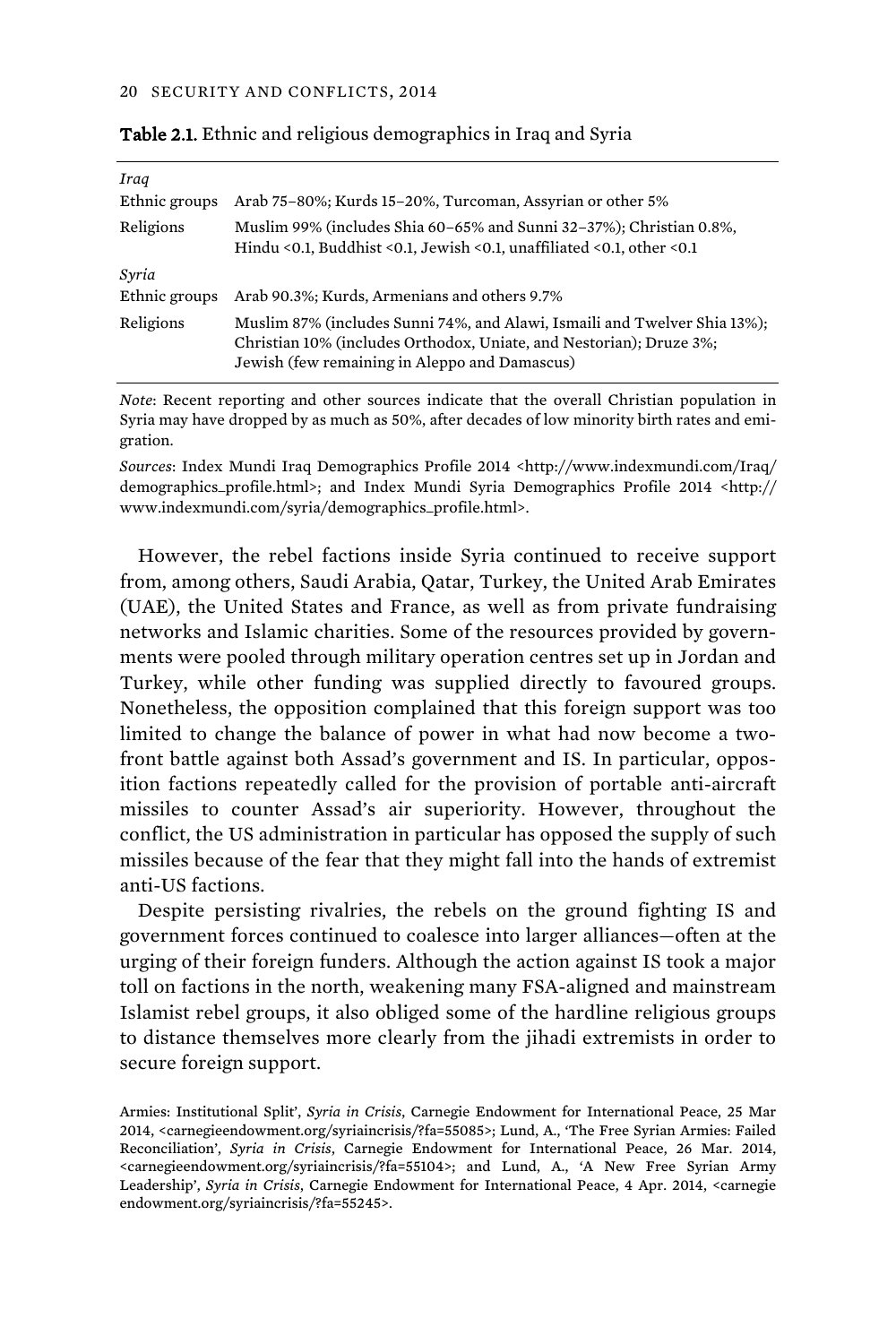#### THE ARMED CONFLICTS IN SYRIA AND IRAQ 21



Figure 2.1. Areas in Syria and Iraq controlled by the Islamic State, December 2014

States such as Qatar and Turkey, which have tended to fund Islamist groups, increased their influence over some of the northern Islamist rebels, when these groups scrambled for support to fight a war on two fronts. Saudi Arabia and the UAE, on the other hand, typically favoured non-Islamist factions and sought to marginalize groups tied to the Muslim Brotherhood. Increased spending on non-Islamist factions by proopposition states through the Military Operations Centre in Jordan seems to have been one reason for the relatively stronger position of nationalist groups fighting under the FSA banner in the south of Syria.

The powerful al-Qaeda-aligned insurgent faction known as the Nusra Front did not follow the more pragmatic approach taken by other groups, and instead attempted to seize territory from rival rebel forces. This move was perhaps designed to shore up support from hardline jihadists and stem a flow of defections to IS.<sup>4</sup> From June 2014 the Nusra Front began to consolidate control in north-west Syria, initially by targeting small and often unpopular militias accused of criminality, some of which were linked to

<sup>&</sup>lt;sup>4</sup> Lund, A., 'Not our kind of Caliph: Syrian Islamists and the Islamic State', Middle East Institute, 7 Aug. 2014, <www.mei.edu/content/at/not-our-kind-caliph-syrian-islamists-and-islamic-state>; and Lund, A., 'Al-Qaeda's bid for power in northwest Syria', *Syria in Crisis*, Carnegie Endowment for International Peace, 3 Nov. 2014, <carnegieendowment.org/syriaincrisis/?fa=57107>.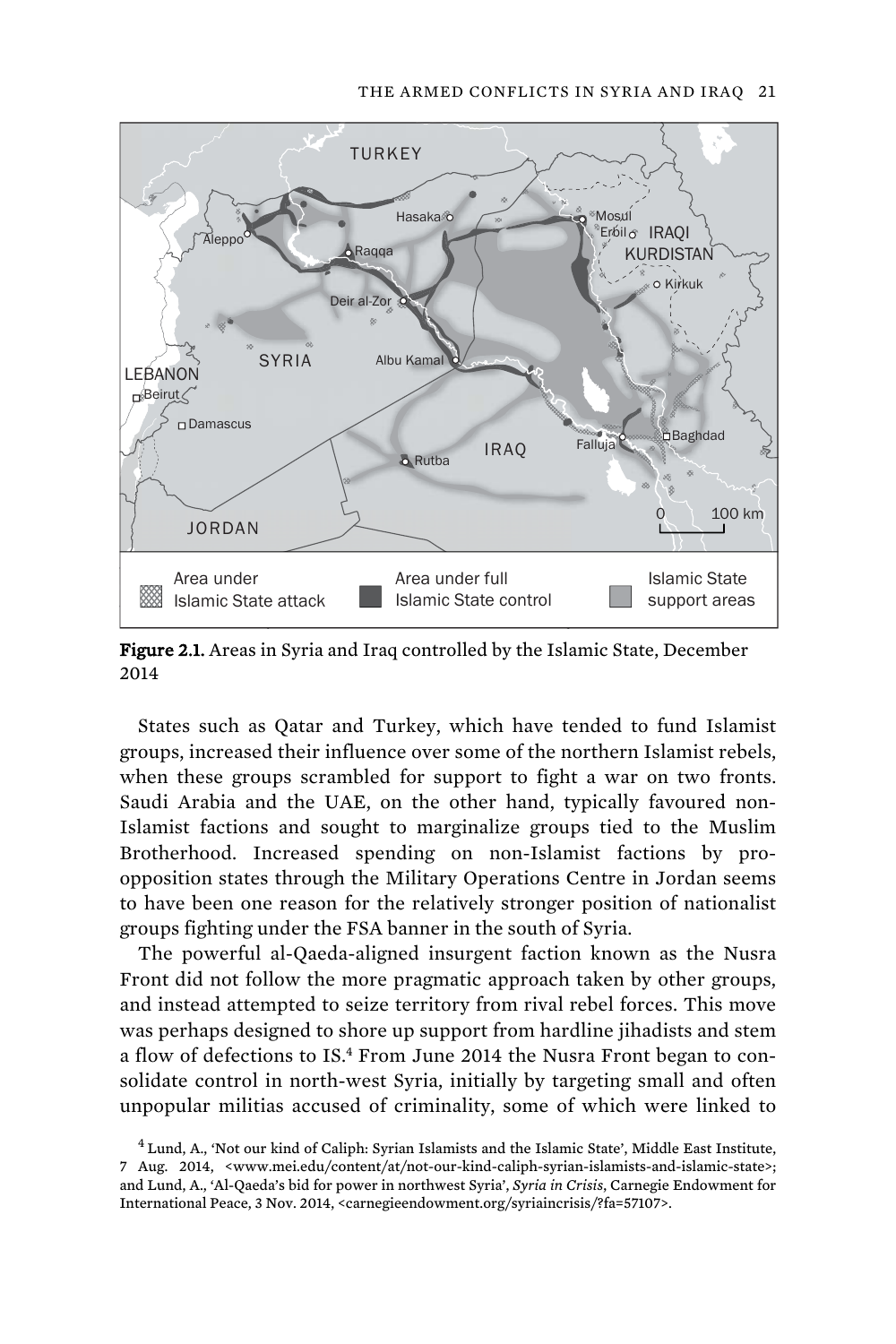commanders backed by Saudi Arabia or the USA. After several of its positions were hit by US airstrikes on 22 September 2014, the Nusra Front increased pressure on its rivals, seeking to destroy or dominate those local FSA factions that it believed were likely to become part of a larger antijihadi force. In late October, a Nusra Front-led coalition defeated the FSAaligned forces of Jamal Maarouf, the main recipient of Saudi Arabia's funding in northern Syria, who had also received some recognition and support from the USA.<sup>5</sup> Throughout these events, a number of Islamist rebel factions—some of them closely affiliated with Qatar, Turkey or both refused to come to the aid of the targeted groups and continued to participate alongside the Nusra Front in action against Syrian government forces. However, towards the end of 2014 some of these Islamist rebels expressed concern over the Nusra Front's increasingly aggressive strategy and the implications of its conflict with the USA. There was a flurry of activity during the autumn, aiming to create new alliances and pacts among such groups. These new alliances pointedly excluded the Nusra Front, indicating the potential for further intra-rebel conflict in the future.

Opposition infighting allowed the government to push forward from spring onwards, particularly in the strongly contested Aleppo region, one of Syria's most heavily populated and economically important areas. The western half of Aleppo City remained in government hands but it had long been under threat of siege by the rebels that controlled the city's east and most of the surrounding countryside. Government aerial bombardment of the city's rebel-held eastern neighbourhoods had already begun in late 2013, forcing hundreds of thousands of civilians out of the city. The army then moved northwards, relying on a newly cleared supply line from Hama through rural towns such as Sfeira and Khanaser. By the end of 2014, government forces had fought their way around eastern Aleppo and were trying to encircle the city and cut rebel supply lines from Turkey.

Further south, the government and its Lebanese Shia ally, Hezbollah, broke up several rebel strongholds in the Qalamoun region between Damascus and Homs, cutting rebel supplies from Lebanon. In April and May 2014 government forces made a key breakthrough when local rebels agreed to evacuate the besieged Old Town of Homs in a United Nationsmediated ceasefire agreement.<sup>6</sup> The opposition had promoted Homs as 'the capital of the revolution' and the rebel defeat there was widely celebrated on the government side.

<sup>&</sup>lt;sup>5</sup> Khodr, Z., 'What are al-Nusra Front's plans in Syria?', Aljazeera, 15 Nov. 2014, <blogs.aljazeera.com/blog/middle-east/what-are-al-nusra-fronts-plans-syria>; and Sly, L., 'The rise and ugly fall of a moderate Syrian rebel offers lessons for the West', *Washington Post*, 5 Jan. 2015. 6 'Syria conflict: Rebels evacuated from Old City of Homs', BBC News, 7 May 2014,

<sup>&</sup>lt;www.bbc.com/news/world-middle-east-27306525>.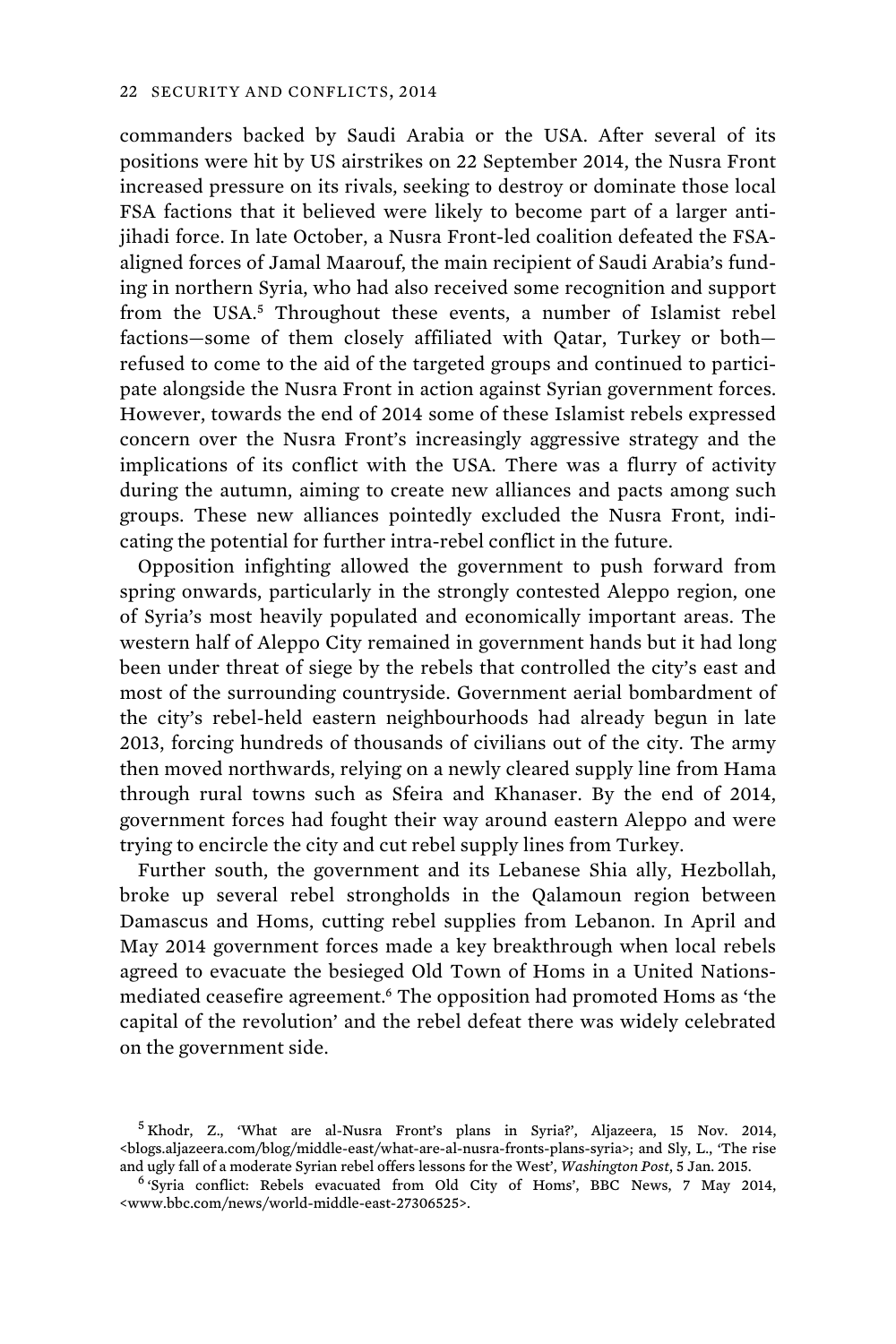The ceasefire in Homs exemplified a strategy pursued by the government in several areas of Syria since 2013, which focused on exploiting the fragmentation of the opposition armed forces. By laying siege to rebel strongholds and blocking access to food and humanitarian aid for months, the government sought to force isolated rebel enclaves to surrender or to neutralize them by way of local non-aggression pacts. Such agreements were concluded in several Damascus suburbs during 2014. Although the ceasefires are typically fragile and reflect rebel and civilian exhaustion due to military setbacks, constant shelling and imposed starvation, rather than renewed faith in Assad's Government, state media have presented these 'reconciliations' (*musalahat*) as a model for the piecemeal pacification of Syria.<sup>7</sup>

Having thus largely reasserted its control over Damascus and Homs and made considerable progress in Aleppo, the Syrian Government ended the year with a clear military advantage over the rebel forces. However, the latter had advanced in the southern Daraa and Quneitra governorates and were strengthening their positions around the city of Idleb in the northwest. IS also turned its guns against the government at the end of 2014 after defeating rebel competitors in the east. It overran isolated army bases along the Euphrates and made repeated attempts to seize the important Shaer gas fields east of Homs.

The Syrian Government's military progress was hampered by limited manpower. Its reliance on locally recruited militias and pro-Iranian Shia fighters from Iraq and Lebanon brought problems of oversight and control.<sup>8</sup> In addition, the war was taking a heavy toll on Syria's small Alawite community, from which come many leading members of the government and military, including Assad himself. Nonetheless, by the end of 2014 Assad's grip on the state apparatus, or what was left of it, appeared strong and there were no reports of internal challenges to his rule. Despite the sectarian aspect of the civil war in Syria, many Sunni Muslims continue to serve in the government and with the armed forces.

Notwithstanding its military successes in 2014, the Syrian Government faced growing economic pressures during the year. Global oil prices began to fall precipitously from summer 2014. This, coupled with Western sanctions and the rising cost of the Syrian, Iraqi and Ukrainian conflicts, led to financial distress in Iran, Iraq and Russia—Assad's three primary allies. Presumably as a reflection of the government's reduced international support and fears of further reductions in the future, the systemic weaknesses

 $<sup>7</sup>$  See e.g. 'National reconciliations indispensable to combat terrorism and enhance national dia-</sup> logue', *Syria Times*, 17 Feb. 2015, <syriatimes.sy/index.php/don-t-miss/16714-national-reconcili ations-indispensable-to-combat-terrorism-enhance-national-dialogue>. 8 Lund, A., 'Who are the Pro-Assad militias?', *Syria in Crisis*, Carnegie Endowment for Inter-

national Peace, 2 Mar. 2015, <carnegieendowment.org/syriaincrisis/?fa=59215>.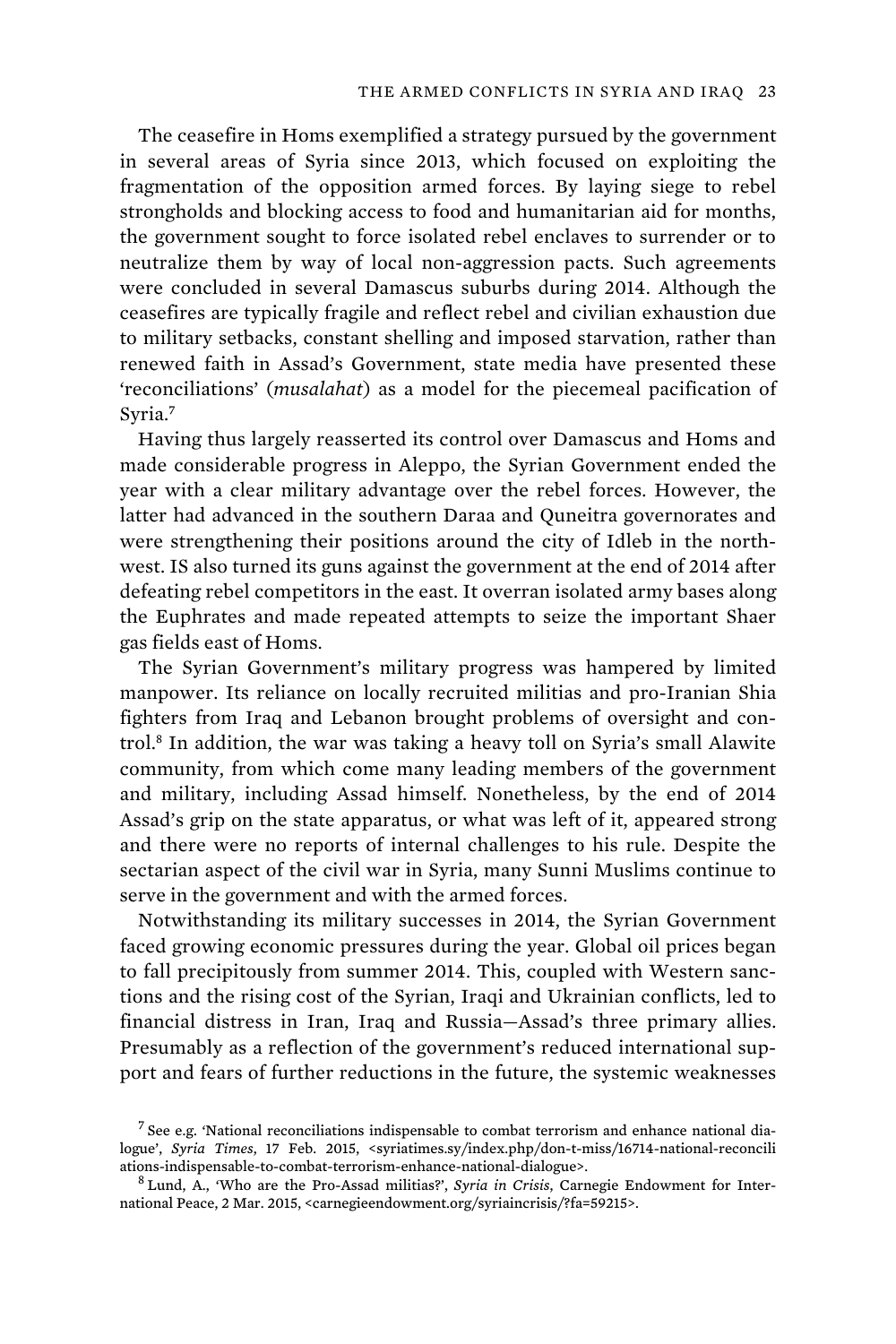in Syria's economy began to surface in new ways. Prices of basic goods increased and fuel shortages worsened as winter neared and the Syrian pound depreciated. Despite counter-measures, such as lifting the state monopoly on fuel imports and cutting subsidies on oil products, bread and other basic goods, the economy continued to worsen through winter 2014.<sup>9</sup>

## *International reaction*

In 2014 a shift in international attitudes to the Syrian war took place. In January 2014, the first direct peace talks were held in Switzerland between the Syrian Government and a delegation from the exiled National Coalition. The so-called Geneva II process was based on a UN-sponsored document from 2012 that called for a government of national unity in Syria, a demand supported in principle by both Russia and the USA. However, the two sides seemed unwilling or unable to engage in meaningful peace talks. The government refused to discuss any restrictions on the president's powers and insisted that a peace deal should follow Syria's crushing of rebel 'terrorism'. The opposition delegation also refused to compromise on its core demand of Assad's removal. Furthermore, it could not credibly claim to represent the forces on the ground in Syria, considering that most armed rebels had denounced both the talks and the National Coalition. When the UN and Arab League Special Envoy to Syria, Lakhdar Brahimi, ended the talks in February, nothing had been agreed.

The Geneva II process ended with no clear alternatives in place, and rising tensions over the crisis in Ukraine soon diminished the prospects of renewed US–Russian cooperation in Syria. In May, Brahimi resigned and in the ensuing diplomatic vacuum the Syrian Government forged on with plans to unilaterally organize presidential elections. Held on 3 June, rival candidates were for the first time in five decades allowed on the ballot, but the process was fully government-controlled. Assad was declared the winner with 88.7 per cent of the votes.<sup>10</sup> When, a week later, Sunni rebels captured the city of Mosul in northern Iraq, Western attention quickly shifted away from Assad to IS atrocities against religious minorities and the threat of jihadi extremism.

Extending a bombing campaign that began in Iraq in early August, the USA and several allies commenced aerial attacks on the IS in Syria on 22 September; unlike its allies, the USA also conducted strikes against the

<sup>9</sup>See e.g. Lund, A., 'Cold winter coming: Syria's fuel crisis', *Syria in Crisis*, Carnegie Endowment for International Peace, 13 Oct. 2014, <carnegieendowment.org/syriaincrisis/?fa=56917>; and Martínez, J. C., and Eng, B., 'Assad's bread problem', *Sada*, Carnegie Endowment for International Peace, 3 Feb. 2015, <carnegieendowment.org/sada/2015/02/03/syria-s-bread-problem/i12r>. 10 'Dr. Bashar Hafez al-Assad wins post of President of Syria with sweeping majority of votes at

<sup>88.7%&#</sup>x27;, Syrian Arab News Agency, 5 June 2014, <http://www.sana.sy/en/?p=2857>; and Lund, A., 'Syria's phony election: False numbers and real victory', *Syria in Crisis*, Carnegie Endowment for International Peace, 9 June 2014, <carnegieendowment.org/syriaincrisis/?fa=55863>.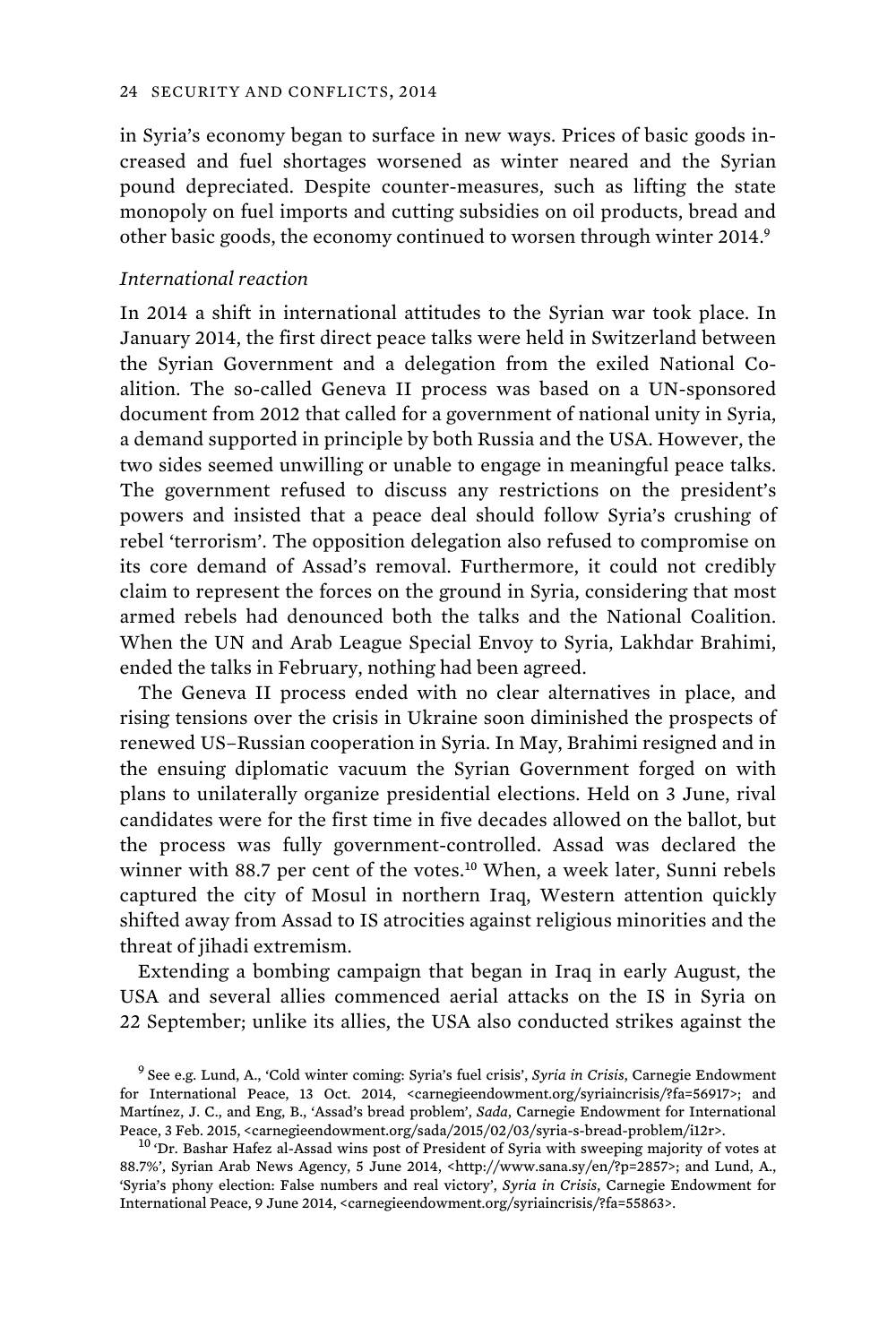Nusra Front. Although Turkey and some leaders of Arab states of the Gulf sought to retain a focus on overthrowing Assad, by the latter half of 2014 the US administration appeared to be primarily interested in containing the violence in Syria in order to concentrate on salvaging Iraq from state collapse, with Assad's removal put off to some unspecified date in the future.

This US approach dovetailed with the strategy presented by the new UN Envoy, Staffan de Mistura, who was appointed in July 2014. Noting the failure of the 'top-down' approach embodied by the Geneva II conference, de Mistura shifted the emphasis away from the formation of a transitional government towards local stabilizing efforts in the hope that this could change the dynamics of the conflict over the long term. De Mistura developed a plan for a local 'freeze of hostilities' in the Aleppo region and quickly gained the support of the UN Security Council. However, as 2014 came to a close he was still trying to convince the warring parties and their respective regional backers of the merits of his plan.<sup>11</sup>

## The Iraqi civil war

Ever since the start of large-scale Sunni Arab protests in December 2012 against Prime Minister Nouri al-Maliki, a Shia Islamist, Iraq had been sliding towards civil war. Among the drivers of the conflict were: (*a*) Maliki's favouritism of his own mostly Shia allies and a resulting upsurge in Sunni resentment; (*b*) persistent attempts at sectarian provocation by IS and other Sunni extremists; and (*c*) contagion from the conflict raging in neighbouring Syria. These drivers were all unfolding against a background of unresolved political conflicts and socio-economic grievances dating back to the US occupation (2003–11) or the Ba'ath Party dictatorship (1968–2003).

In January 2014, Sunni Arab rebels led mainly by IS and ex-Ba'athist forces captured Falluja, a centre of Sunni Arab popular opposition. Maliki's militarily overstretched and dysfunctional government failed to respond effectively, resorting instead to shelling and bombing of rebel-held Sunni areas. Parliamentary elections in April did nothing to assuage Sunni anger, with Maliki cruising to victory at the helm of a broad Shia coalition and reaffirming the dominance of his Iran-supported new order.<sup>12</sup>

In June 2014, IS sent fighters from Syria into the Sunni-majority town of Mosul, where the group was already well established. The Iraqi army was poorly prepared and failed to coordinate with forces from the Kurdistan Regional Government (KRG), an autonomous region in Iraq's north. Dis-

<sup>11</sup>Agence France-Presse, 'De Mistura, Syria rebels haggle over scope of Aleppo cease-fire plan', *Daily Star* (Beirut), 9 Dec. 2014. 12 'Iraq elections: Maliki's State of Law "wins most seats"', BBC News, 19 May 2014, <www.bbc.

com/news/world-middle-east-27474518>.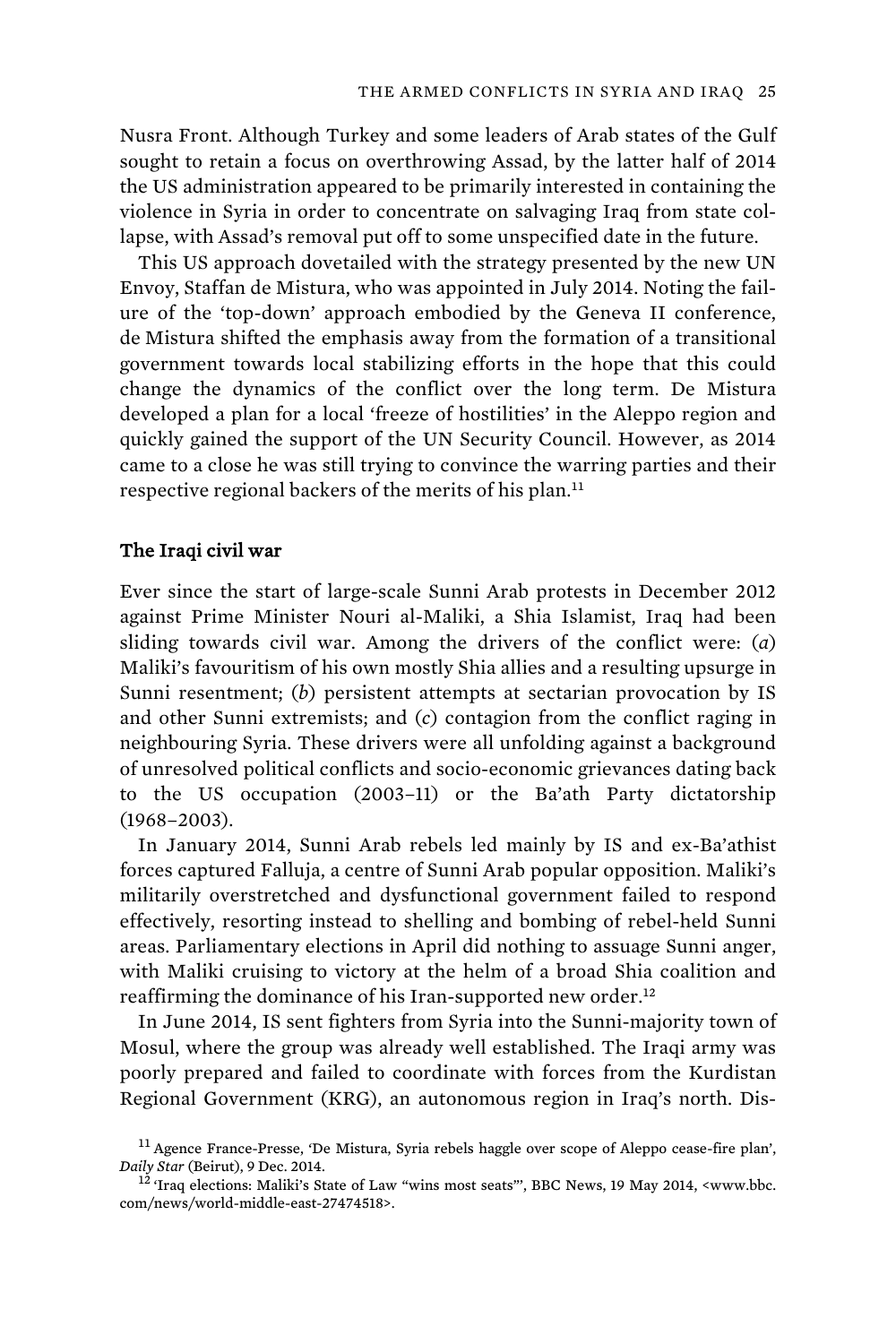orderly retreat turned into panicked flight as several army divisions simply collapsed. IS swept onwards as local rebellions erupted all across the Sunni north. Cities such as Tikrit and Tal Afar quickly fell to the Sunni rebels, initially in a disorganized fashion but with IS moving swiftly to gain control over minor factions.

Meanwhile, as the Iraqi army was abandoning Kirkuk, a disputed and oilrich city that the Kurds had claimed for decades, Kurdish forces moved into the city. The Kurdish leader Massoud Barzani vowed to organize a referendum on Kurdish independence within months. In response to the rout of their forces in the north, Shia leaders in Baghdad and the south began to arm pro-government Shia civilians and Iran-backed Islamist militias that had fought the Sunni rebellion in 2003–11 (and in many cases, since then, had been volunteering their services to Assad in Syria). The Iraqi Government and the KRG also called for international assistance, particularly from Iran and the USA.<sup>13</sup> Even though the IS-led offensive petered out at the limits of Sunni-majority territory, the capture of Mosul had cut the country in half geographically, while religious polarization risked tearing Iraq apart politically.

In early August, IS-led Sunni forces struck the Yezidi-populated Mount Sinjar region and the Nineveh Plains, both controlled by Kurdish forces. This hastened Western intervention and brought direct US military involvement. On 7 August, the USA began airstrikes against IS positions outside of Erbil, the Kurdish capital, and on Mount Sinjar. The USA also sought to engineer Maliki's resignation in order to create a unity government less tainted by anti-Sunni discrimination and to improve cooperation between Baghdad and Erbil.

With Baghdad and Erbil desperate for foreign assistance and Iran seemingly accepting that its ally Maliki had to be sacrificed, international pressure proved effective. Kurdish leaders put a halt to talk of independence and Shia politicians and religious leaders withdrew support for Maliki. On 15 August, the prime minister reluctantly stepped down to be replaced by Haider al-Abadi, another Shia Muslim (and, like Maliki, a member of the Islamic Dawa Party). As had been requested by the USA, Abadi vowed to create a unity government and to set up a National Guard able to absorb Sunni tribal fighters, who were reluctant to join the Shia-run armed forces.<sup>14</sup>

<sup>&</sup>lt;sup>13</sup> Dehghanpisheh, B., 'Special Report: The fighters of Iraq who answer to Iran', Reuters, 12 Nov. 2014.<br> $14$  Gearan A. and Morris, L., 'U.S. plan to fight Islamic State depends on new Iraq leadership,

Kerry says during visit', *Washington Post*, 10 Sep. 2014; and Wehrey, F. and Ahram, A. I., 'The National Guard in Iraq: A risky strategy to combat the Islamic State', Carnegie Endowment for International Peace, 23 Sep. 2014, <carnegieendowment.org/2014/09/23/national-guard-in-iraq-riskystrategy-to-combat-islamic-state/hppn>.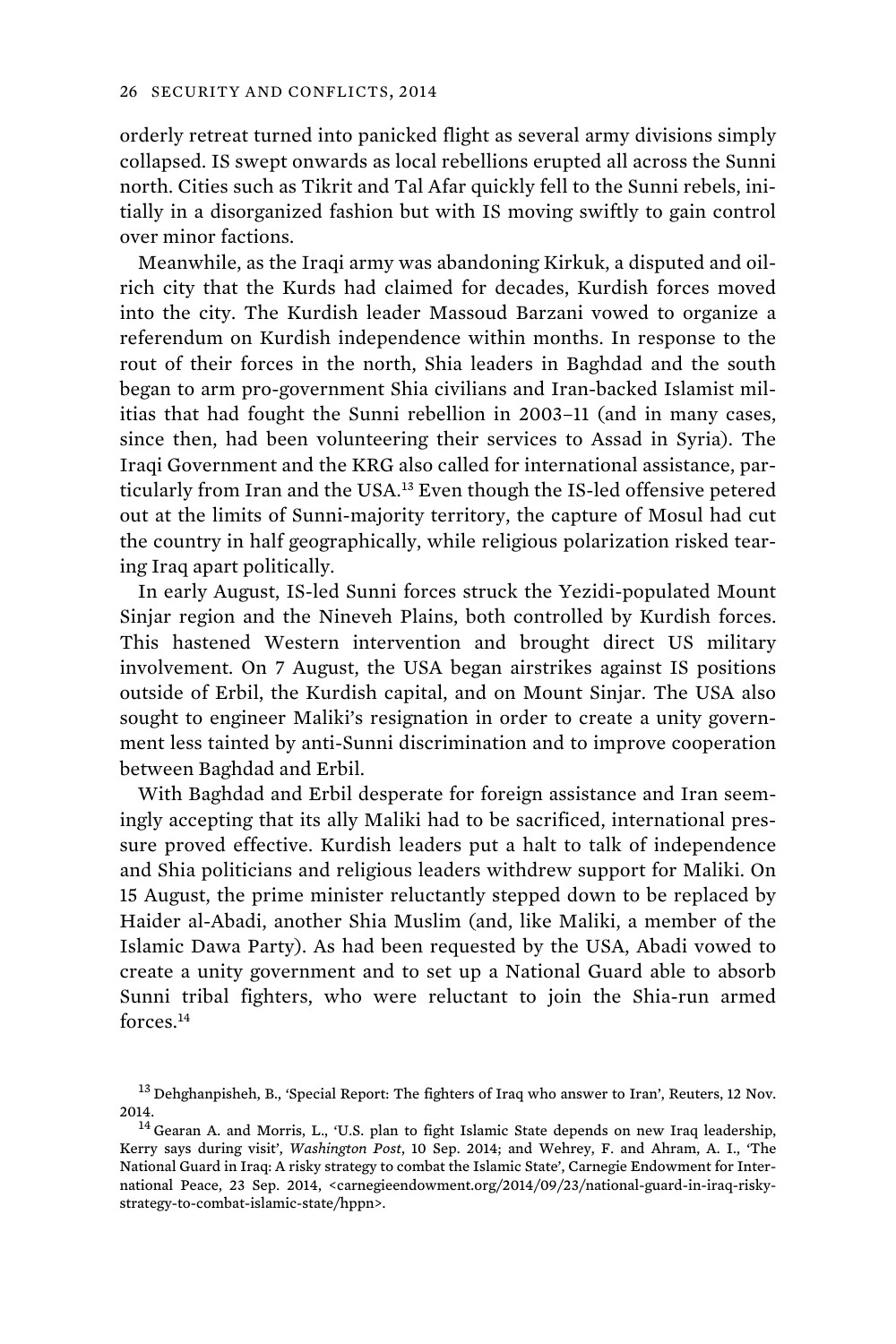## *Iraqi Government policy and the Shia militias*

Over the following months to the end of the year, the political dysfunctionality and rampant sectarianism in Baghdad, along with the sectarian massacres staged by IS, prevented an effective application of the strategy for Sunni re-inclusion launched by Abadi and promoted by the US administration as a condition for support. Many Shia politicians resisted plans to arm Sunni tribal factions and the National Guard plan quickly stalled in parliament. Meanwhile, Abadi's rule was undermined by internal rivalries and by his predecessor, Maliki, who remained a powerful influence in his new role as vice president.<sup>15</sup> When Abadi's new 'unity cabinet' was revealed in September, it was, despite being portrayed as a 'fresh start' by the USA and other governments, very similar to Maliki's government. Dominated by the same powerful Shia Islamist factions and the Kurds, with a weak and mostly unrepresentative cast of Sunni Arab politicians, it held little appeal to those Sunnis who had aligned with IS or otherwise rebelled against the central government, and it seemed an unlikely vehicle for national reconciliation.

A major challenge to reconciliation was posed by the growing role of pro-Iranian Shia Islamist armed groups, such as the Badr Organization or Asaib Ahl al-Haqq, infamous for their abuses against Sunni communities. Having taken the lead in combating IS, they now overshadowed (and in many cases apparently controlled) the regular Iraqi armed forces. Many militias were linked to parties in Abadi's governing coalition and had proven themselves indispensable in the fight against IS. The Iraqi Government consequently continued to support and fund them, even though in many cases they responded to the Government of Iran rather than Iraq. The Badr Organization, which was established in Iran during the Iran–Iraq War, 1980–88, has made no secret of its pro-Iran agenda and it is widely feared and distrusted by Iraqi Sunni Arabs. Nonetheless, Abadi was compelled to appoint a member of the group as minister of the interior, while the Badr Organization's leader Hadi al-Ameri (who held no formal position in the Iraqi military) was entrusted with overall command of militia and government forces north-east of Baghdad.<sup>16</sup>

The prominent role of the Badr Organization and other such groups further alienated Sunni Arabs from the Iraqi Government and helped IS rally support by presenting itself as the Sunnis' only defence against Iran and the Shia militias. With the Iraqi Government unable or unwilling to exert control over the Shia militias, and while IS engaged in genocidal massacres

<sup>&</sup>lt;sup>15</sup> Mansour, R., 'Can Abadi move out of Maliki's shadow?', *Syria in Crisis*, Carnegie Endowment<br>for International Peace, 8 Dec. 2014, <carnegieendowment.org/syriaincrisis/?fa=57427>.

<sup>&</sup>lt;sup>16</sup> Morris, L., 'Appointment of Iraq's new interior minister opens door to militia and Iranian influence', *Washington Post*, 18 Oct. 2014; and [President of the Republic receives Hadi al-Ameri], Iraqi Presidency, 30 Nov. 2014, <http://presidency.iq>.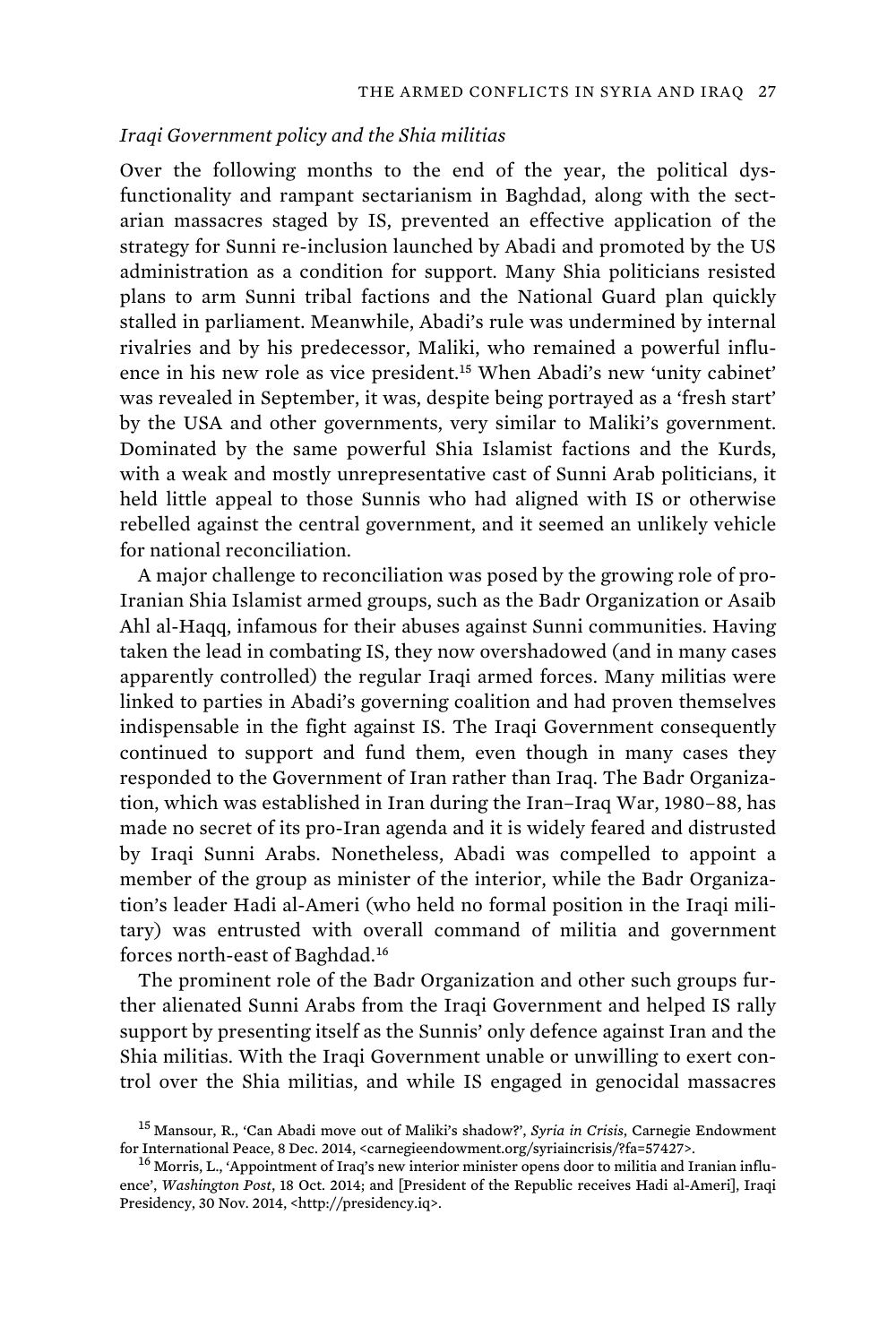against captured Shia Muslims and Yezidis, Abadi's continued talk of reform and religious inclusivity appeared to do little to reverse Iraq's sectarian polarization.

### Kurdish politics in Iraq and Syria

By summer 2014, the Kurdistan Regional Government (KRG), had already received hundreds of thousands of internally displaced persons from Sunni Arab areas of Iraq, in addition to Syrian Kurds. The refugee crisis in northern Iraq worsened with the fall of Mosul in June and reached catastrophic proportions when the jihadis moved into Kurdish areas in August.

The KRG administration, which is dominated by KRG President Massoud Barzani's Kurdistan Democratic Party (KDP) in the north-west of Iraq and by former Iraqi President Jalal Talabani's Patriotic Union of Kurdistan (PUK) in the north-east, initially tried to keep out of the war with IS. The Kurdish forces, collectively known in Iraq as the *Peshmerga*, assumed a defensive posture once PUK troops had seized Kirkuk in the confusion following the collapse of the Iraqi army in June.

Barzani announced in early July that the KRG would soon hold a referendum on independence, since in his opinion Iraq had effectively become partitioned.17 This followed the first unilateral oil exports from KRGcontrolled territory through Turkey in June, as part of an attempt to create an economic basis for independence. The Iraqi Government's objections to the oil exports were ignored. However, few states wanted to encourage the idea of Kurdish statehood by purchasing oil from the KRG, particularly at a time when Iraq seemed to be falling apart. Barzani's referendum bid also floundered since it had not been coordinated with the PUK, and met with strong resistance from the USA, Iran and the EU. It also infuriated the Iraqi Government, which had already delayed budget payments owed to the KRG for several months over the oil dispute.<sup>18</sup>

In August 2014, IS attacked Kurdistan, massacring minority Yezidis in Mount Sinjar and sending ancient Christian communities fleeing from the Nineveh Plain. As IS forces moved towards the Kurdish capital Erbil, Barzani quickly acquiesced to US demands to postpone the planned referendum and, instead, send Kurdish ministers to join the Iraqi Government in Baghdad. A new oil-sharing arrangement between the KRG and the Iraqi Government was eventually negotiated in December 2014.<sup>19</sup>

 $^{17}$  'Iraq Kurdistan independence referendum planned', BBC News, 1 July 2014, <www.bbc.com/news/world-middle-east-28103124>.

 $18$  PUK officials claimed to have been taken by surprise by Barzani's announcement and, while voicing strong principled support for Kurdish self-determination, criticized it as a self-serving and poorly timed move. Interviews with author in Suleimania and Erbil, Aug. 2014.<br><sup>19</sup> 'Iraq government reaches oil deal with Kurds', Aljazeera, 2 Dec. 2014, <http://www.aljazeera.

com/news/middleeast/2014/12/iraq-government-reaches-oil-deal-with-kurds-2014122161914107109.html>.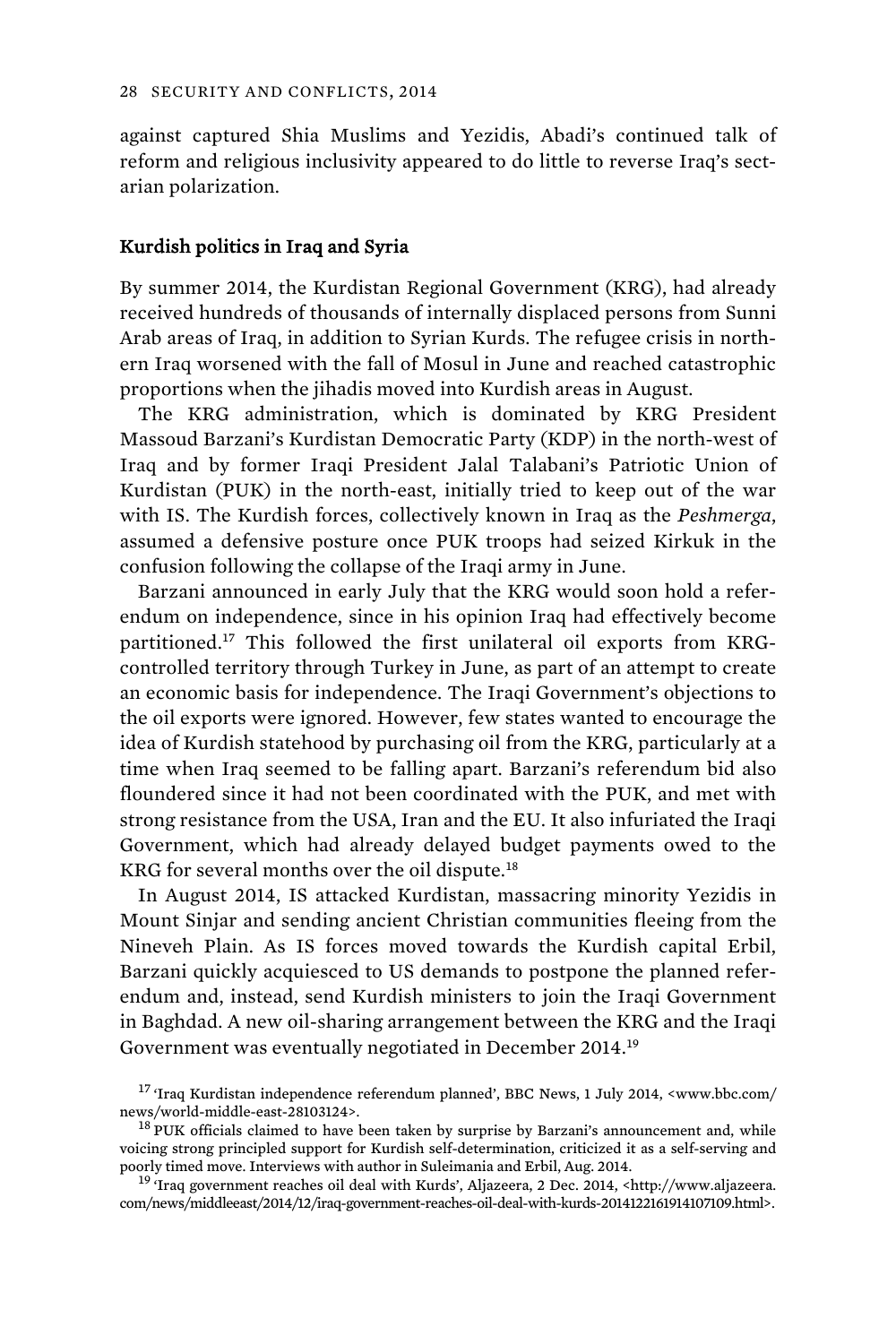The US aerial intervention began on 7 August, with numerous other countries announcing support missions for the Kurds in the following weeks and months. The airstrikes played a major role in shoring up Kurdish morale and put IS on the defensive in northern Iraq as the Kurds counter-attacked.

The events of June, July and August had significant repercussions on KRG politics. While the PUK *Peshmerga* remained in practically unchallenged control of Kirkuk, the KDP *Peshmerga* had performed poorly in Mount Sinjar and on the Nineveh Plain. The KDP's position was further undermined by the refusal of its main ally Turkey to intervene against IS, while the PUK's ally Iran provided support immediately.

In addition, the Kurdistan Workers' Party (PKK), a Kurdish-nationalist and leftist group that has long fought the Turkish Government from bases in KRG territory, raised its profile in Iraqi–Kurdish politics as well as internationally during 2014.<sup>20</sup> The PKK, which also drew on forces sent across the border by its Syrian affiliate, the Popular Protection Units (YPG), has good relations with the PUK but not with the KDP, partly due to the latter's alliance with Turkey. The fact that the PKK/YPG outperformed the KDP *Peshmerga* in the battles to retake Mount Sinjar was a source of embarrassment for Barzani. While he publicly praised the PKK/YPG intervention, the KRG President was clearly concerned by this turn of events. A stronger PKK role in Iraq could easily upset the balance of power in the KRG, and Barzani also feared that the PKK loyalists would try to retain their new foothold among the Yezidis of Mount Sinjar, a geographically isolated Kurdish-speaking region that had been controlled by the KDP until the IS attack.

## *Syria: the Rojava Cantons and the battle for Kobane*

Since mid-2012 pro-PKK organizations control all three Kurdish-majority enclaves in northern Syria: Efrin, north of Aleppo; Kobane, north of Raqqa; and large areas of the Qamishli-Hassakeh region. Pro-PKK groups, such as the YPG, had organized these three areas, collectively dubbed 'Rojava' (Western Kurdistan) by the Kurds, into three autonomous 'cantons', each with its own local government.

All three cantons followed the same political model, drawn from the PKK's secular-leftist ideology, and claimed that it was based on a direct, democratic system of governance. In practice, smaller Kurdish groups deemed hostile to the PKK/YPG or linked to the KDP in Iraq have been systematically repressed. Nonetheless, with Syrian Kurds largely support-

<sup>20</sup>Zaman, A., 'Fight against IS helps PKK gain global legitimacy', al-Monitor, 16 Sep. 2014, <www.al-monitor.com/pulse/originals/2014/09/turkey-kurdistan-iraq-syria-us-isis-pkkglobal-legitimacy.html>.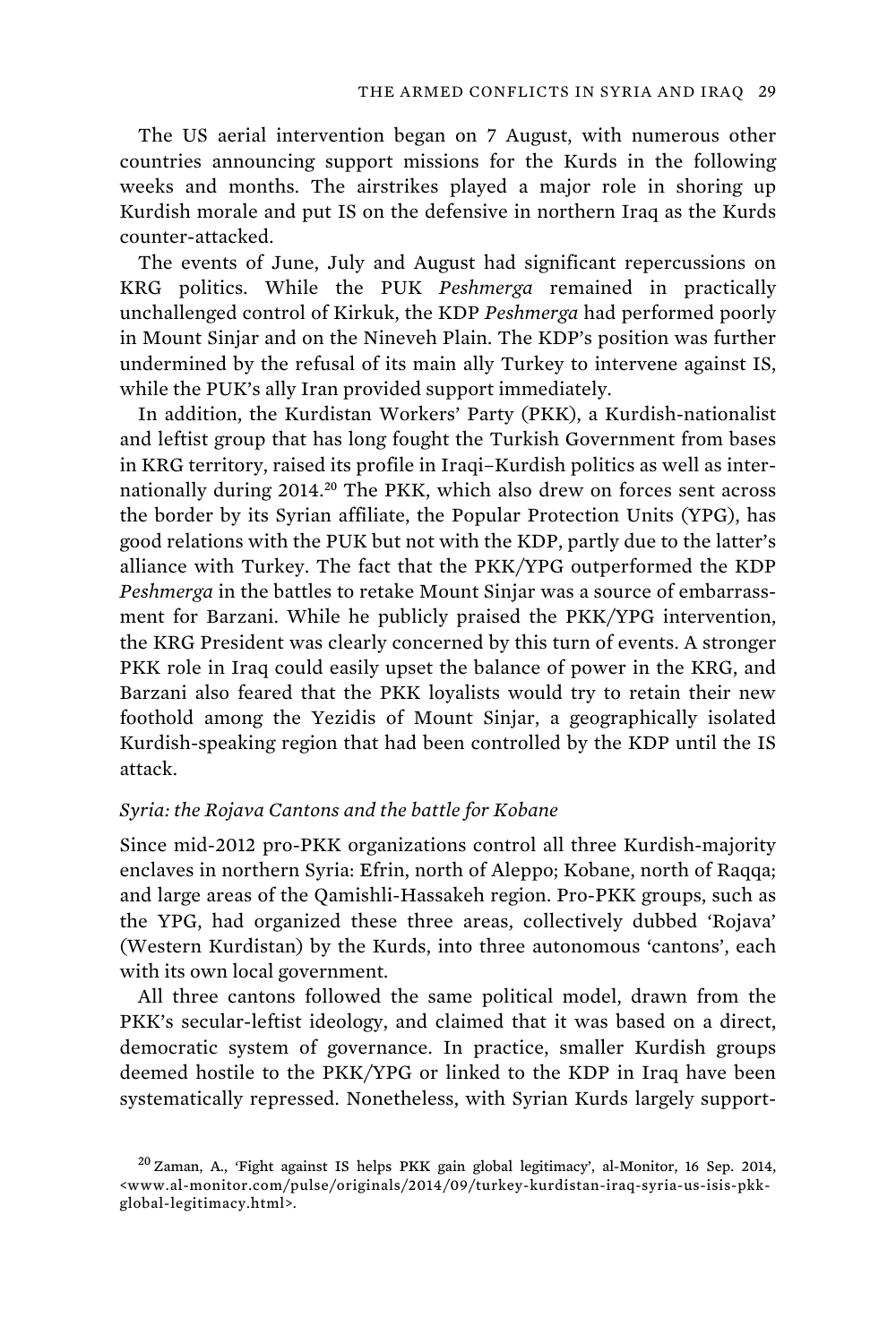ive of the YPG as their only credible military defence, the Rojava autonomy system faced no serious internal threats.

Since seizing these areas in mid-2012, the YPG has tolerated or tacitly cooperated with remaining Syrian government institutions and armed forces to counter the joint threat from IS and other hostile Sunni Arab rebels, but clashes between the YPG and Syrian government forces would still sporadically occur.

In September 2014, IS launched a surprise offensive against the Kobane enclave and brought YPG forces close to defeat. The US intervention on 22 September slowly helped turn the tide. The USA began to focus a very large proportion of its airstrikes in Syria on the Kobane enclave in support of the YPG, seeing this as an opportunity to inflict damage on IS and deal it a symbolic defeat.<sup>21</sup>

Despite the influx of tens of thousands of Kurdish refugees from Kobane and strongly negative media portrayals in the West, Turkey resisted US pressure to participate in the anti-IS intervention. President Recep Tayyip Erdoğan rejected demands that he should aid the PKK-linked YPG in Kobane, not least because other PKK militants were sporadically fighting with government forces inside Turkey. He also repeatedly criticized the US refusal to strike at what he considered the root problem, namely Assad's rule in Syria. In November 2014, however, Turkey agreed to escort a small force of Iraqi *Peshmerga*—rather than PKK loyalists—into Kobane.

Towards the end of the year, the momentum of the conflict in Kobane appeared to have swung away from IS. The hard-fought Kurdish defence and the popular juxtaposition of secular Kurdish fighters, including women, with the intolerant fundamentalism and graphic brutality of IS attracted highly sympathetic media coverage in the USA and Europe, further helping the PKK/YPG rehabilitate its political standing. The Kobane conflict also served to establish an apparently effective working relationship between the YPG and the US military, even though the US administration classifies its parent organization, the PKK, as a terrorist organization. Whether this relationship can be sustained or expanded, particularly given Turkish objections, remains to be seen.<sup>22</sup>

## The Islamic State

IS was originally established as the Islamic State of Iraq (ISI) in 2006 by the local wing of al-Qaeda and several smaller Sunni jihadi groups in Iraq.

 $21$  More than 80% of the US airstrikes in Syria between Sep. 2014 and Jan. 2015 reportedly targeted the Kobane enclave. Karam, Z., 'IS militants nearly pushed out of Kobane, Syria by Kurds and US-led airstrikes', *Christian Science Monitor*, 26 Jan. 2015. 22 US Department of State, Bureau of Counterterrorism, 'Foreign terrorist organizations', Press

release, [n.d.], <www.state.gov/j/ct/rls/other/des/123085.htm>.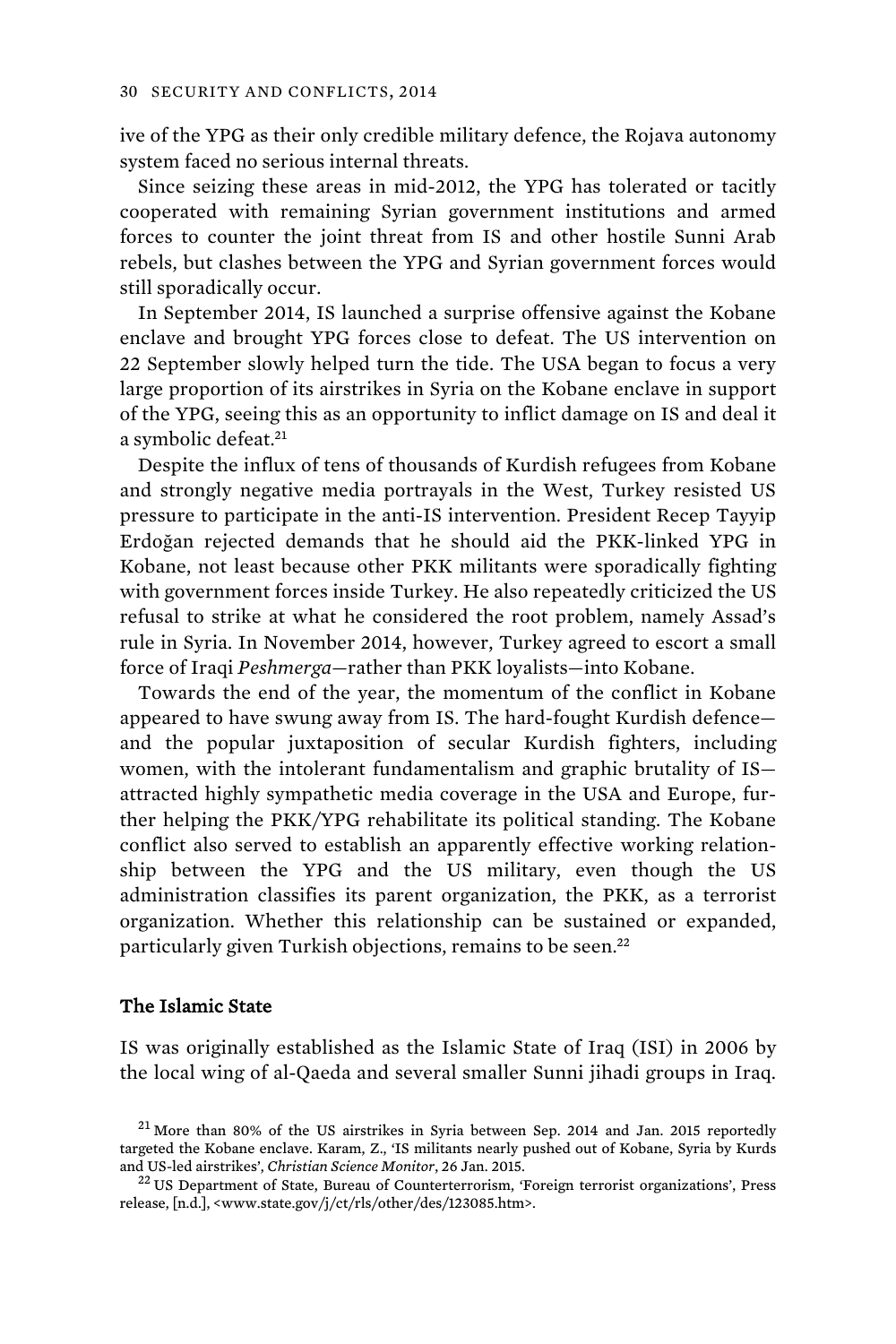ISI infiltrated Syrian rebel ranks from 2011 onwards, and ISI leader Abu Bakr al-Baghdadi announced in April 2013 that his group would henceforth fight in both countries and be known as the Islamic State of Iraq and the Levant (ISIL). This was criticized by al-Qaeda's international leader Ayman al-Zawahiri, who gave his blessing to the Syria-based breakaway faction of ISI, the Nusra Front.<sup>23</sup> In January 2014, the dispute between the groups escalated when ISIL entered into armed conflict with nearly all the other Syrian rebel groups, including the Nusra Front.

Having thus severed its ties with al-Qaeda, ISIL began to redefine its identity and radicalized even further.<sup>24</sup> The group managed to capture headlines by distributing shocking images showing mass executions and video footage of murders of Iraqi Shia prisoners, Syrian Alawites and US hostages. Following the capture of Mosul in June 2014, it shortened its name to simply 'the Islamic State' (IS) and declared itself a caliphate claiming sovereignty over the entire Islamic world. This claim drew criticism and denunciation from across the Muslim world, and finalized the schism between IS and local Islamist groups.<sup>25</sup>

IS also threatened attacks abroad and began trying to co-opt foreign militant networks in order to displace al-Qaeda as the central organizing force behind global jihadism. With the international media now focused almost exclusively on IS and its exploits in Iraq and Syria, al-Qaeda began to lose some of its influence over jihadist movements.

While the older generation of fighters and senior jihadi scholars remained true to al-Qaeda's traditional line—which called for pragmatic cooperation with likeminded factions, sought to rally Sunni Muslim public opinion and was more selective about targets—most of the young foreign fighters streaming into Iraq and Syria sided with the 'total war' extremism embodied by IS. US intelligence has put the number of Sunni Islamist foreign fighters passing through Syria since 2011 at more than 20 000 individuals; most are from the Middle East, but around 3400 are

 $^{23}$  The Nusra Front was originally organized in 2011–12 as a covert front organization for al-Qaeda and IS (then called ISI) in Syria, but did not publicly affiliate itself with al-Qaeda until it split from IS (then called ISIL) in Apr. 2013. For further details, see Katz, R. and Raisman, A., 'Special report on the power struggle between al-Qaeda branches and leadership', SITE Institute, Jan. 2014, <https:// news.siteintelgroup.com/Articles-Analysis/special-report-on-the-power-struggle-between-al-qaeda -branches-and-leadership-al-qaeda-in-iraq-vs-al-nusra-front-and-zawahiri.html>. On IS more generally, see Lister, C., *Profiling the Islamic State*, Brookings Doha Center Analysis Paper no. 13 (Brookings Institution: Doha Nov. 2014), <www.brookings.edu/research/reports2/2014/12/ profiling-islamic-state-lister>. 24 Bunzel, C., *From paper state to caliphate: The ideology of the Islamic State*, Brookings Institution

Analysis Paper no. 19 (Brookings Institution: Washington, DC, Mar. 2015), <www.brookings.edu/ research/papers/2015/03/ideology-of-islamic-state>. 25 Lund, A., 'Not Our Kind of Caliph: Syrian Islamists and the Islamic State' (note 4).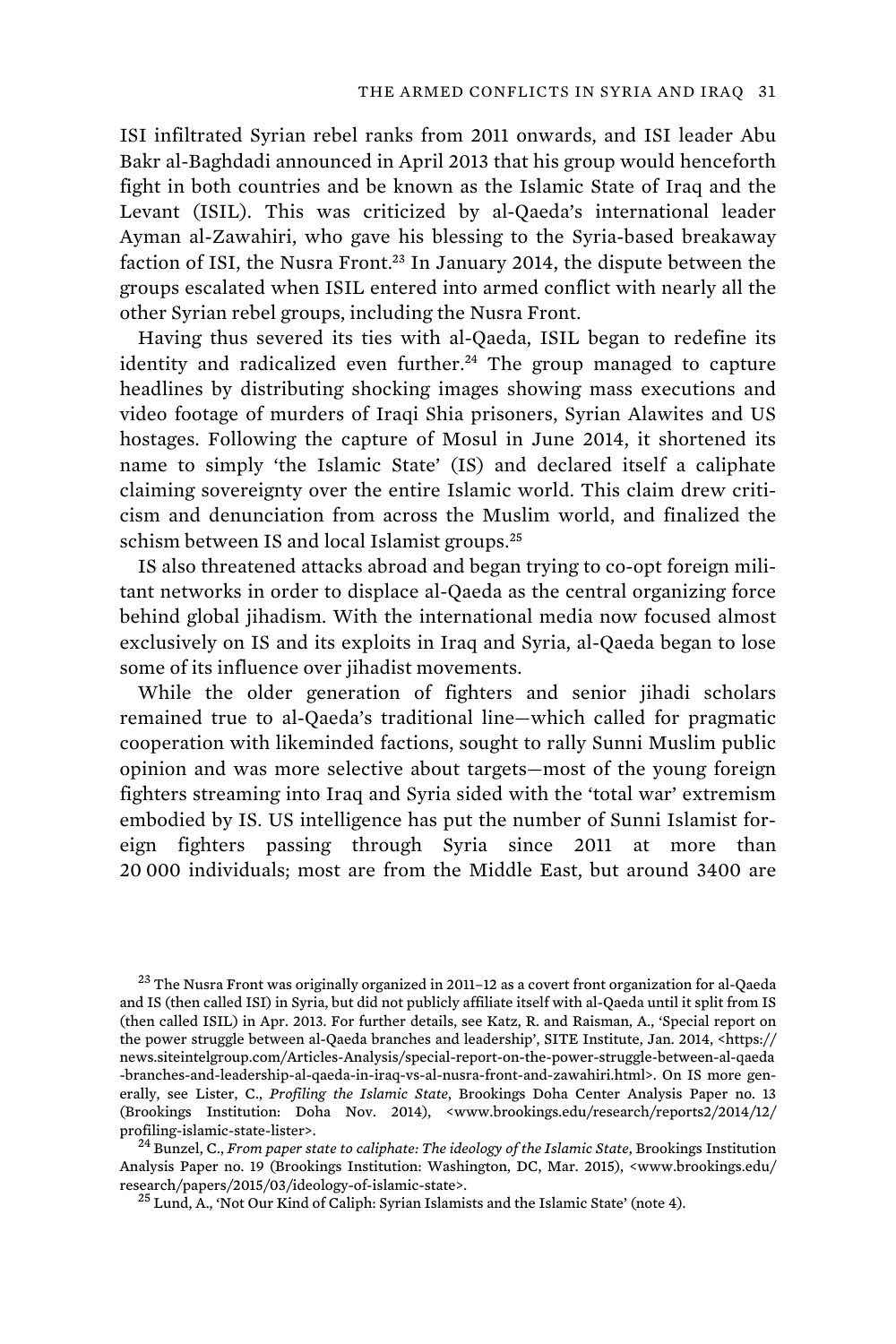from Europe and North America, highlighting the risk that some will return to commit attacks in their countries of origin.<sup>26</sup>

Nonetheless, a large majority of IS fighters in the region appear to be local Iraqis and Syrians, many of them recruited en bloc by the absorption of smaller Sunni rebel factions.<sup>27</sup> A January 2015 estimate by US officials put the number of core IS fighters at between 9000 and 18 000, many of whom are likely to be foreigners, but added that thousands more could be mobilized in support of the group.<sup>28</sup> Earlier, in September 2014, the US Central Intelligence Agency (CIA) estimated that IS could mobilize a total of between 20 000 and 31 500 fighters in Iraq and Syria. This represented a two- or threefold increase in the space of a few months. The rapid expansion of IS during summer 2014 is thought to have been a result of absorbing smaller factions and gaining sympathizers in captured territories.<sup>29</sup>

However, the Islamic State's strength ends where non-Sunni territory begins. Wherever the group has attempted to attack non-Sunni Arab territory (such as in the Kurdish Kobane region) it has either failed to penetrate local defences or been caught in defensive positions susceptible to US airstrikes. Even in Sunni territory, IS faces major problems. It is an effective guerrilla army and has a proven record of stabilizing captured terrain by strictly applying sharia law to prevent chaos; it has also been able to finance its operations by exploiting captured oil fields and controlling trade. But IS lacks the expertise, financial resources and secure environment on the ground necessary to maintain the normal functioning of urban societies in former middle-income countries such as Iraq and Syria. Mosul, Raqqa and other IS-controlled cities now suffer from chronic power outages and collapsing services.<sup>30</sup>

The success of IS has primarily been due to the divisions among its enemies and a lack of effective Sunni Arab resistance to the group either in Iraq or in eastern Syria (in north-western Syria, Sunni Arab rebels, including Western-backed factions, various Islamist groups backed by Arab states of the Gulf or Turkey, and al-Qaeda's Nusra Front, were collectively strong enough to fight and expel IS forces in spring 2014). Even as they suffer hardship under IS control, many local Sunni Arabs seem to prefer it

<sup>&</sup>lt;sup>26</sup> Rasmussen, N. J., 'Current terrorist threat to the United States', Office of the Director of National Intelligence, Hearing before the Senate Select Committee on Intelligence, 12 Feb. 2015, <http://www.nctc.gov/docs/Current\_Terrorist\_Threat\_to\_the\_United\_States.pdf>. On foreign terrorist fighters returning to Europe, see chapter 6, section III, in this volume.

<sup>&</sup>lt;sup>27</sup> Lund, A., 'Who Are the Soldiers of the Islamic State?', *Syria in Crisis*, Carnegie Endowment for International Peace, 24 Oct. 2014, <carnegieendowment.org/syriaincrisis/?fa=57021>.

<sup>&</sup>lt;sup>28</sup> Starr, B., 'US officials say 6,000 ISIS fighters killed in battles', CNN, 22 Jan. 2015, <edition.cnn. com/2015/01/22/politics/us-officials-say-6000-isis-fighters-killed-in-battles>.

<sup>&</sup>lt;sup>29</sup> 'IS fighter estimate triples–CIA', BBC News, 12 Sep. 2014, <www.bbc.com/news/world-middle-east-29169914>; and Lund (note 27).

<sup>&</sup>lt;sup>30</sup> Sly, L., 'The Islamic State is failing at being a state', *Washington Post*, 25 Dec. 2014.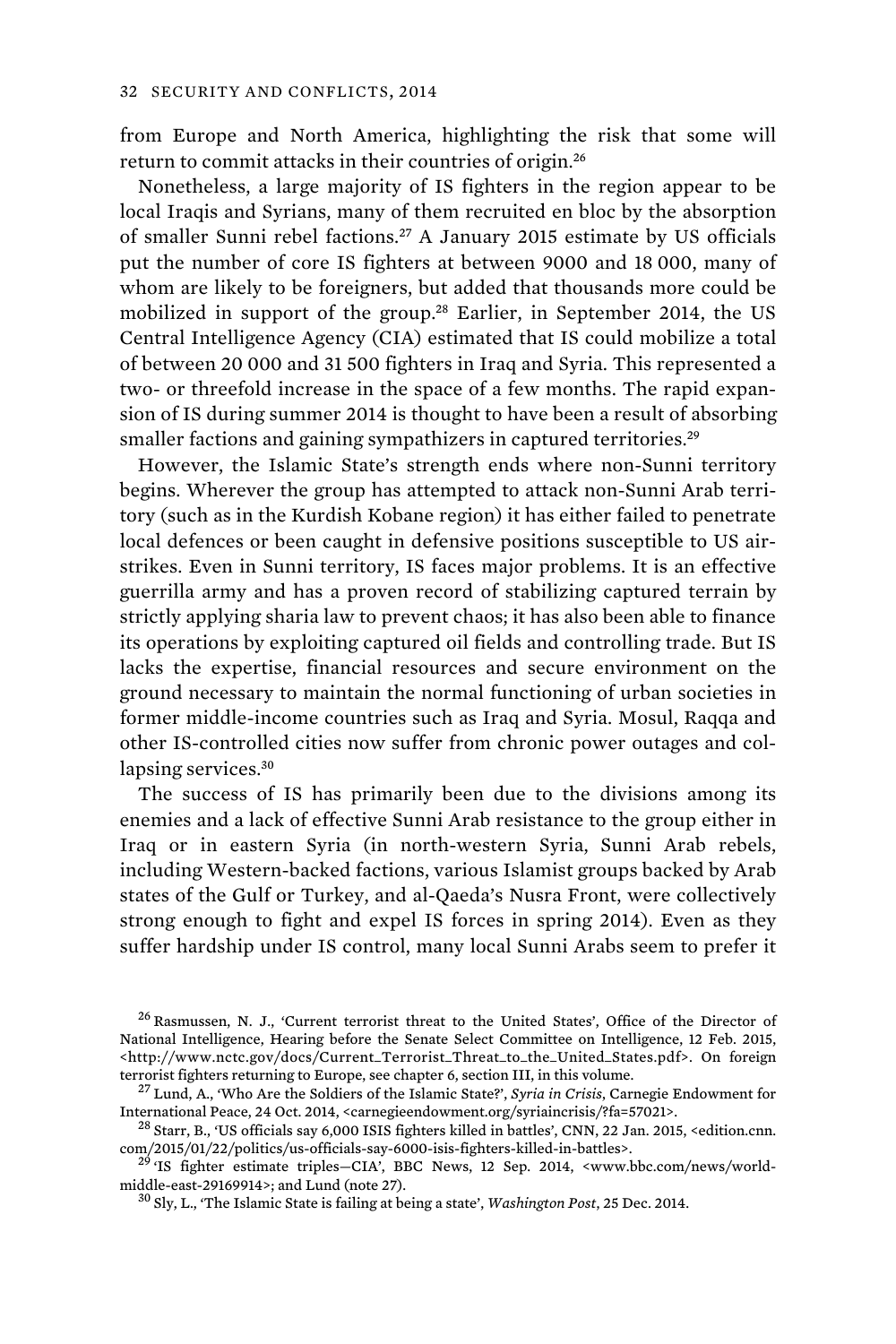over Shia, Kurdish or Syrian Ba'athist rule, which they associate with persecution, historical injustices and humiliation.

In addition, those that might choose to resist are understandably fearful of IS retribution in case of a failed rebellion. While IS fighters seem to be very thinly spread over Sunni Arab areas, excepting major cities and frontlines, its leaders have used their ability to concentrate forces to put down incipient Sunni uprisings with extreme brutality. Examples include an August 2014 massacre of hundreds of Shaitat tribal members in eastern Syria, after attacks on IS loyalists, and similar mass killings in October and November 2014 of Iraqi members of the Al-Bou Nimr tribe who supported the Iraqi Government.<sup>31</sup>

Even though IS is likely to be significantly weakened over time by international intervention and the structural flaws of its own politico-military model, it may be able to retain control over key constituencies for lack of other options. It is likely that opportunistic Sunni Arab rebels and local militia will rally behind the group to oppose Iraqi Shia, Kurdish, Syrian Ba'athist or US attacks. Other Sunni Arabs are likely to tolerate IS rule or even passively support the group, as long as: (*a*) they have no reliable allies that could help them withstand an IS counter-attack; (*b*) they lack trust in the Iraqi Government; and (*c*) there is no rival Sunni Arab leadership capable of uniting disparate factions against IS.

## The US-led military intervention

In a speech on 10 September 2014, just over a month after resuming the US military intervention in Iraq, President Barack Obama unveiled a strategy to 'degrade and ultimately destroy' IS through airstrikes in Iraq and Syria.<sup>32</sup> But Obama also made it clear that he did not believe that airstrikes alone could solve the problem, saying that the USA must anchor military efforts in a broad regional coalition and empower local forces on the ground. In particular, he highlighted the need for Sunni Arab participation, stating that the Iraqi National Guard project (see above) should 'help Sunni communities secure their own freedom' in Iraq, while also proposing increased funding for rebels in Syria, since Assad's government 'will never regain the legitimacy it has lost'.<sup>33</sup> A week later, the US Congress approved Obama's \$500 million plan to train Syrian rebels, although the training effort had yet

<sup>31</sup>Sly, L., 'Syria tribal revolt against Islamic State ignored, fueling resentment', *Washington Post*, 20 Oct. 2014; and Guerin, O., 'Iraq: Sunni tribe "left for slaughter" by Islamic State', BBC News, 10 Nov. 2014, <www.bbc.com/news/world-middle-east-29984668>.  $32$  White House, 'President Obama: "We will degrade and ultimately destroy ISIL"', 10 Sep. 2014,

<sup>&</sup>lt;http://www.whitehouse.gov/blog/2014/09/10/president-obama-we-will-degrade-and-ultimatelydestroy-isil>.<br> $33$  White House (note 32).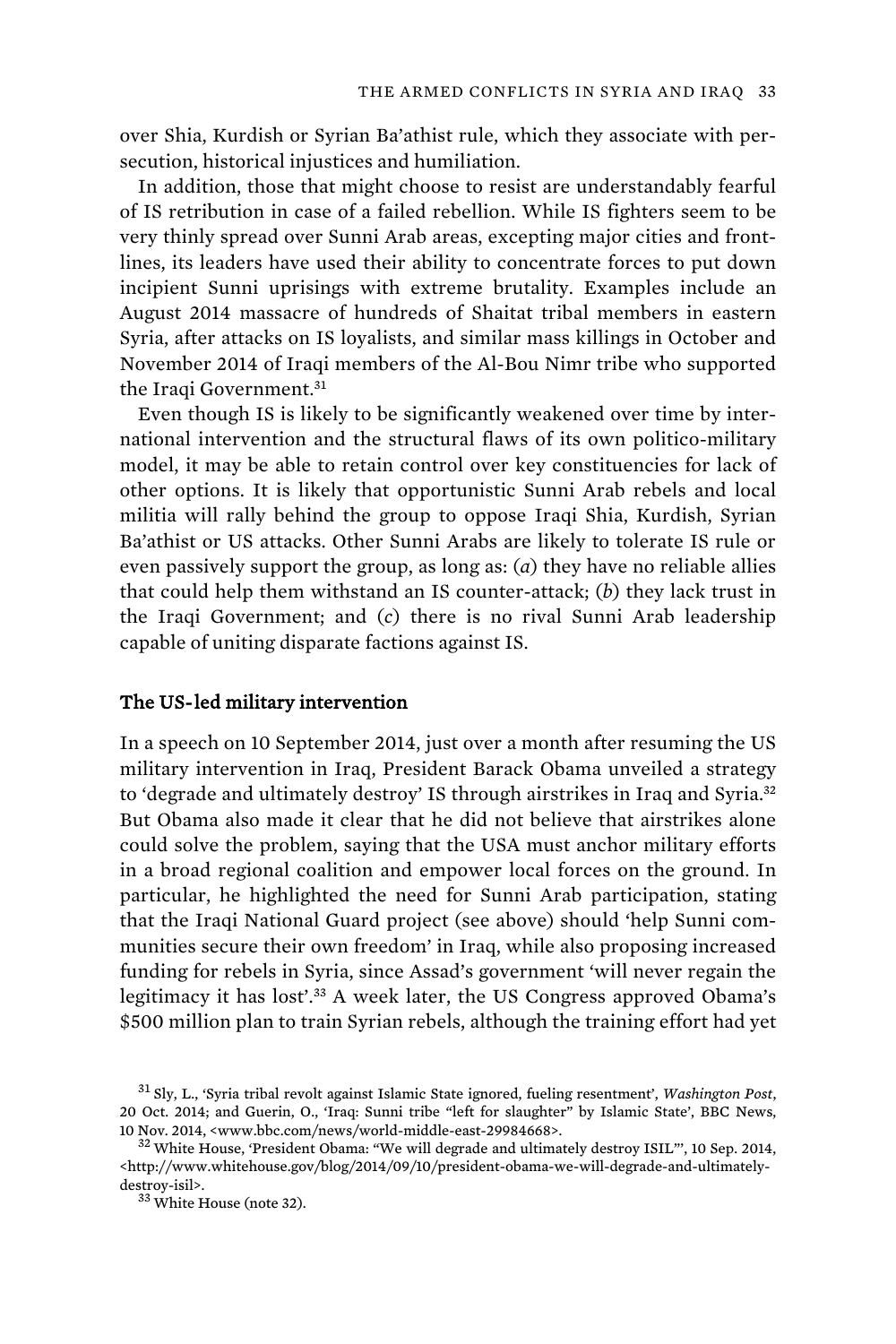to begin by the end of the year.34 In addition, on 22 September the air campaign was expanded to include Syria, with Kobane soon becoming the main focus (as discussed above). By early 2015, the US military claimed to have killed more than 6000 enemy fighters in both countries.<sup>35</sup>

The US strategy is one of 'Iraq first', aiming to contain IS and gradually re-unify Iraq under a reformed central government in Baghdad.<sup>36</sup> The airstrikes in Syria are in service of this goal and the US administration has reportedly assured Assad through third parties that it will not target his government. The Syrian Air Force has in turn allowed the USA the freedom of the air during the strikes.<sup>37</sup>

 Some 60 states eventually joined the anti-IS efforts. Some, like France and the United Kingdom, actively participated in the airstrikes. Others, like Jordan, Qatar and Saudi Arabia, also took part in strikes but mainly played a supporting role by allowing the use of bases and offering funds, and perhaps most importantly by adding a veneer of Sunni Islamic and Arab legitimacy to what remains an essentially US effort.<sup>38</sup> Among US allies in the region, Turkey stands out for refusing to commit forces to the coalition, demanding that the USA must first prove that it will act to topple Assad.<sup>39</sup>

In Syria, the USA has launched a separate programme of airstrikes, involving no allied states, which targets the al-Qaeda affiliated Nusra Front. The USA has claimed that a special cell of veteran al-Qaeda operatives, which it dubs 'the Khorasan Group', is using Nusra Front camps as bases for its preparations for attacks on US or European civilian air traffic.<sup>40</sup>

In both Iraq and Syria, the USA finds itself in the difficult position of inadvertently supporting organizations and regimes against which it has traditionally been opposed. It is also caught in the middle of the sectarian rift that extends into the wider Middle East region. The USA is now carrying out airstrikes against Sunni extremists while sharing both enemies

 $^{34}$  'Obama hails Congress backing for Syria plan', BBC News, 18 Sep. 2014, <www.bbc.com/news/ world-us-canada-29263937>.

 $^{35}$  Starr, B., 'US officials say 6,000 ISIS fighters killed in battles', CNN, 22 Jan. 2015, <br>
<edition.cnn.com/2015/01/22/politics/us-officials-say-6000-isis-fighters-killed-in-battles>.

<sup>36</sup> Dempsey, M. E., 'Gen. Dempsey's Remarks and Q&A at the Defense One Summit', US Joint Chiefs of Staff, 19 Nov. 2014, <www.jcs.mil/Media/Speeches/tabid/3890/Article/571979/gendempseys-remarks-and-qa-at-the-defense-one-summit.aspx>.<br><sup>37</sup> Hafezi, P., Charbonneau L. and Mohammed, A., 'Exclusive: U.S. told Iran of intent to strike

Islamic State in Syria—source', Reuters, 23 Sep. 2014; and 'Assad says Syria is informed on anti-IS air

 $38$  In Syria, US forces have been responsible for 90% of the strikes, and 75% in Iraq, according to Pavgi, K., '5 months of air strikes in Iraq and Syria in 4 charts', Defense One, 8 Jan. 2015, <www.defenseone.com/threats/2015/01/5-months-air-strikes-iraq-and-syria-4-charts/102495>. 39 Freeman, C., 'Who is in the anti-Islamic State coalition and what they are contributing?', *The* 

*Telegraph*, 26 Sep. 2014; and Yetkin, M., 'Erdoğan furious with US, adds al-Assad condition', *Hürriyet Daily News*, 20 Oct. 2014.<br><sup>40</sup> Lund, A., 'What is the 'Khorasan Group' and why is the U.S. bombing it in Syria?', *Syria in* 

*Crisis*, Carnegie Endowment for International Peace, 23 Sep. 2014, <carnegieendowment.org/syriain crisis/?fa=56707>.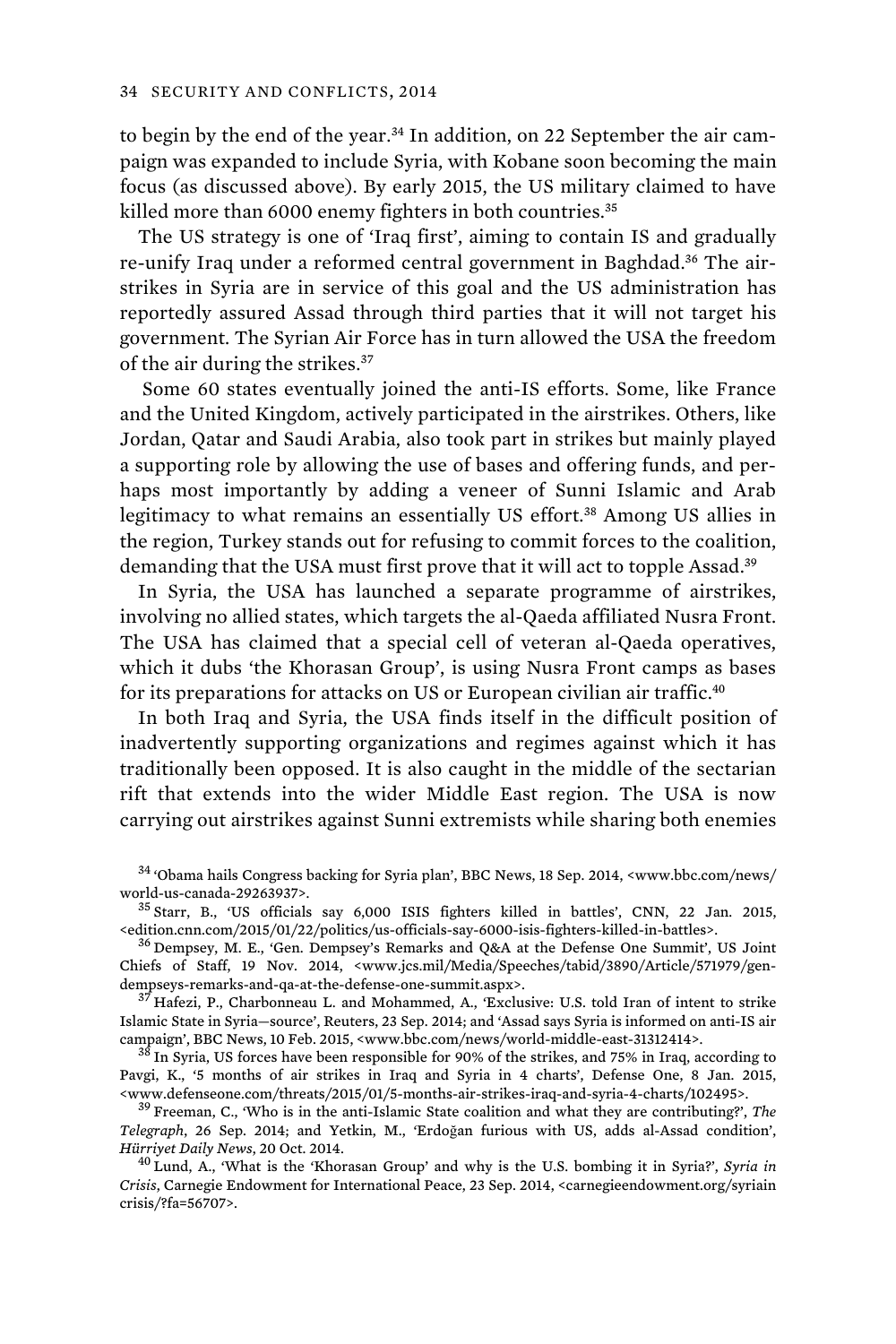and airspace with Assad and Iran, and effectively providing air cover for groups that it has long branded as 'terrorists', such as the PKK and some of the Shia militias in Iraq. For Saudi Arabia and other US allies in the region, who are wedded to an anti-Iran and anti-Assad agenda, and are perceived to be part of a 'Sunni' regional bloc, this is deeply disconcerting. Saudi Arabia and others in this bloc see these developments—along with the Obama administration's willingness to accept some level of Iranian nuclear development and its decision to resume direct contacts with the Iranian Government after a boycott lasting from 1979 to 2013—as a precursor for broader Western reconciliation with their regional enemies.<sup>41</sup>

The prevailing sectarian narratives in Arab politics (and in both Arab and Western media) help give currency to a feeling of Sunni Arab victimhood and accusations of Western collusion with Iran. This latter narrative is supported by the fact that Sunni Arabs are among the worst afflicted communities in Iraq and Syria, but have received no Western military assistance similar to that of Kobane's Kurds or the Shia of Baghdad. Many Sunnis in Iraq, Lebanon, Syria, Turkey and the Arab States of the Gulf now deeply resent what they perceive to be the West's anti-Sunni bias. Yet, Assad, Hezbollah, Iran and other ostensibly 'Shia' actors remain staunchly opposed to US influence in the region. The result is a growing dilemma for the USA as it seeks to retain its dominant role in Middle Eastern politics, while also adapting to the changes wrought by the Arab Spring.

## Conclusions

Even as IS attracted affiliate groups in areas as far away as Egypt and Libya, the expansion in its core areas of Iraq and Syria appeared to have been checked by late 2014 by a combination of foreign intervention and the group's own structural weaknesses. In the meantime, however, US and European debate had turned towards combating jihadism and saving Iraq from state failure, with the Syrian war seen less as a conflict to be won and more as a disaster to be contained.

On a purely political level, this has benefited Assad, whose immediate overthrow is now widely seen as undesirable by European and US policymakers, although none will publicly advocate the maintenance of his regime in Syria. However, Assad's Government has shown little political flexibility and may turn out to be incapable of the type of concessions such as the curtailing of presidential powers—that could plausibly reintegrate it with the international community.

 $41$  Carter, C. J., 'It's a three-decade first: Presidents of U.S., Iran talk directly, if only by phone', CNN, 28 Sep. 2013, <edition.cnn.com/2013/09/27/politics/us-iran/>.